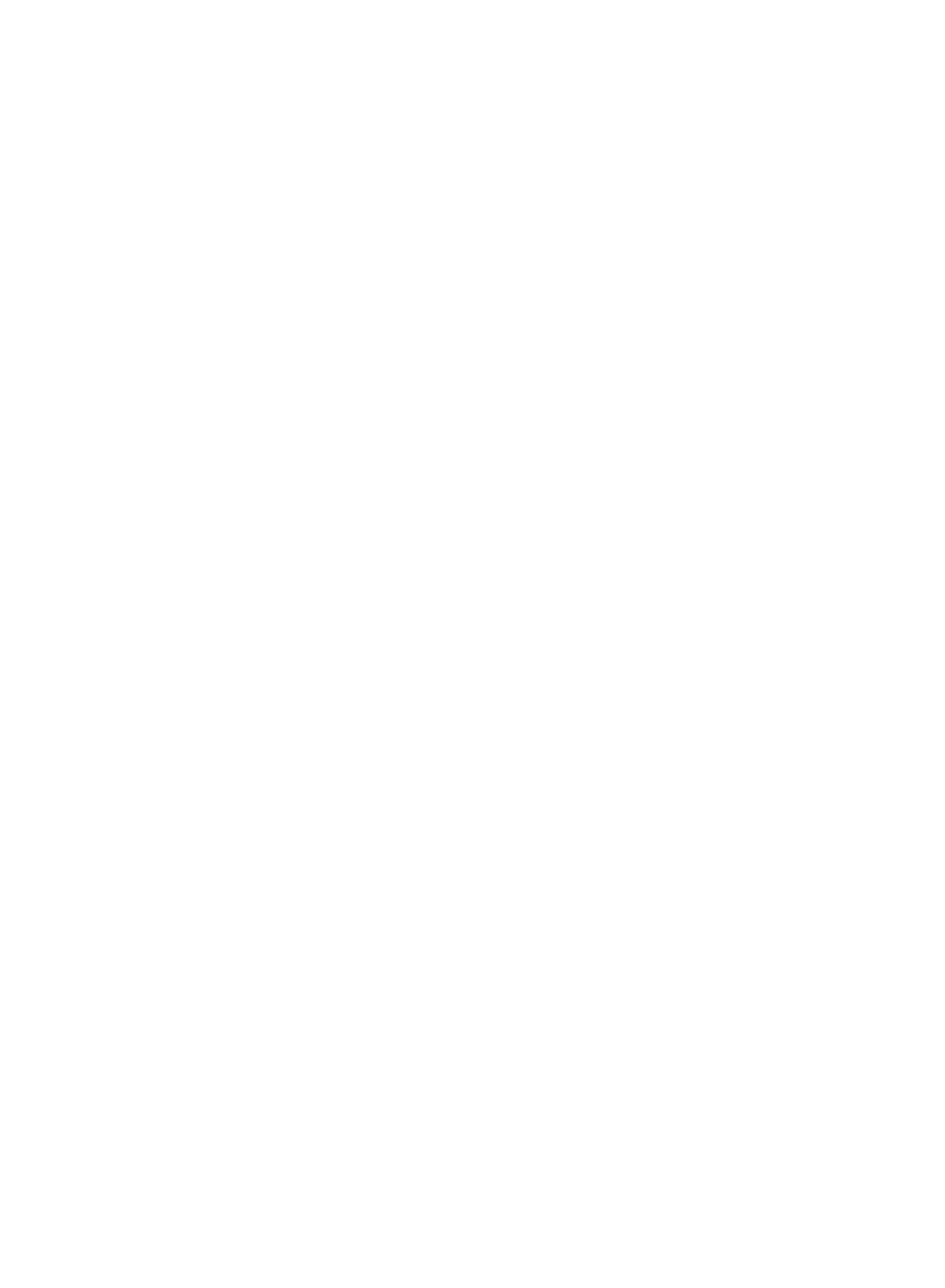### **CHAPTER 346**

### GUARANTEE OF LOANS (TOURISM DEVELOPMENT)

**An Act to provide for the guarantee by the Government**  *33 of 1998*  **of the Commonwealth of The Bahamas of loans by financial institutions for Family Island touristic development and for purposes connected thereto.** 

> *[Assent 12th August, 1998] [Commencement 14th August, 1998]*

1. This Act may be cited as the Guarantee of Loans Short title. (Tourism Development) Act, 1998.

**2.** In this Act —

Interpretation.

Ch. 347.

"approved lender" means —

- (a) The Bahamas Development Bank established under section  $\bar{3}$  of The Bahamas  $_{Ch. 357.}$ Development Bank Act;
- (b) a domestic bank licensed under the Banks and Trust Companies Regulations Act; Ch. 316.
- (c) an insurance company registered under the Insurance Act; or
- (d) any other financial institution approved by the Minister in accordance with the provisions of section 5;
- "borrower" has the meaning assigned to it in section  $8(b)$ ;
- "company" includes any body of persons, whether corporate or unincorporate;
- "existing hotel resort" means any premises in the Family Islands which prior to the coming into force of this Act are licensed as a hotel under the provisions of the Hotels Act, or any premises in which at any time during the said period is carried on the business of a hotel and which has not less than five bedrooms for the accommodation of guests and contains suitable public rooms for the entertainment of guests and includes all

Ch. 288.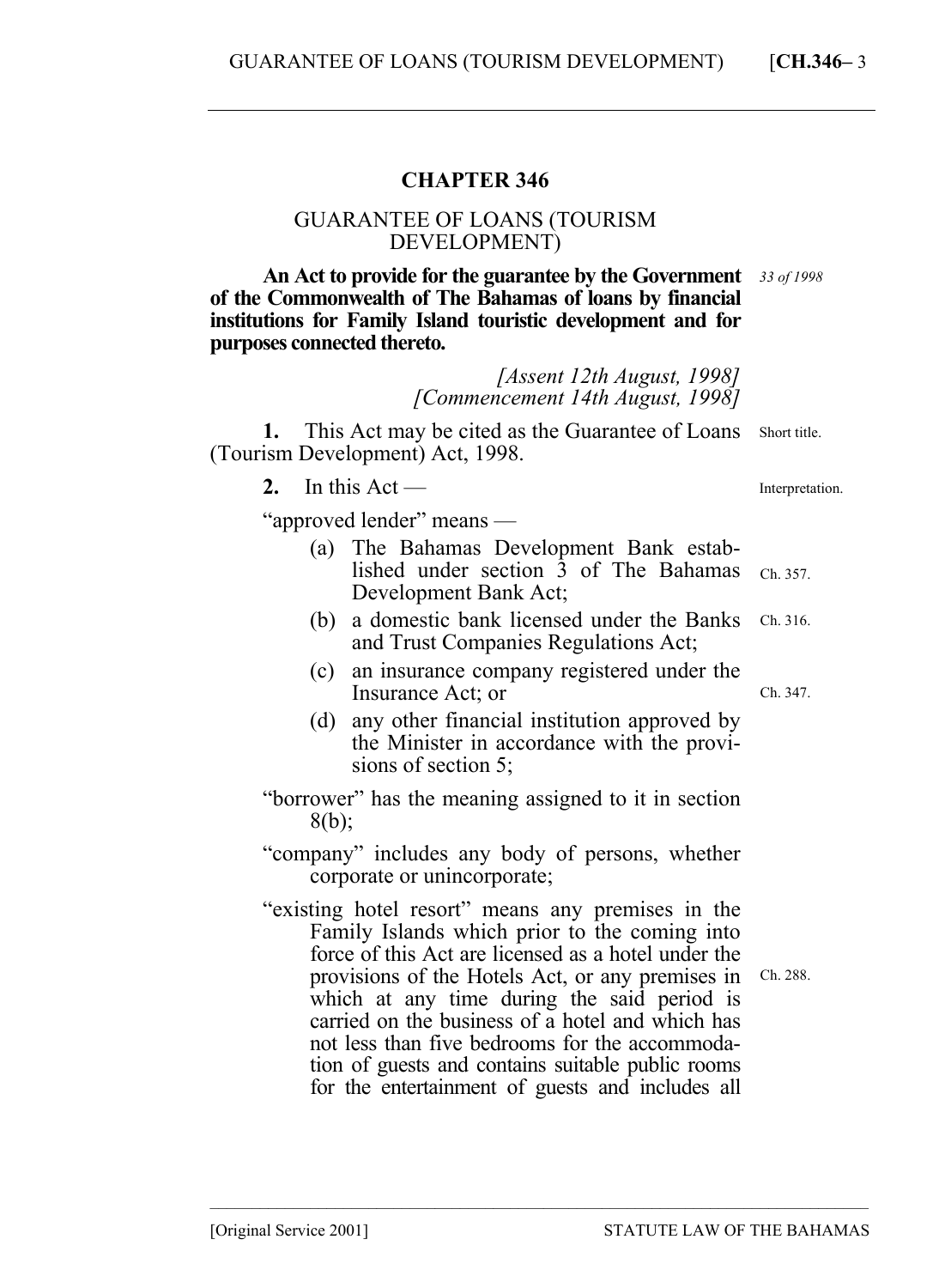other buildings, utility services, docks and other amenities and conveniences in connection with the site upon which the premises are situated;

- "Fund" means the Loan Guarantee (Family Island Touristic Development) Fund established under section 10;
- "guaranteed loan" has the meaning assigned to it in section  $3(1)$ ;
- "interest" means simple interest calculated on the declining balance;
- "Minister" means the Minister responsible for Loan Guarantee Schemes;
- "new hotel resort" means any premises in the Family Islands completed after the coming into force of this Act for use as a hotel or residential club having not less than five bedrooms for the accommodation of guests and containing suitable public rooms for the accommodation and entertainment of guests and includes all other buildings, utility services, docks and other amenities and conveniences necessary or desirable in connection with the construction and the improvement of the site upon which the premises are situated;

"property" means real and personal property;

"security or collateral" means any personal guarantee or property pledged by a borrower to protect the interest of the approved lender.

**3.** (1) The Government may in such manner and on such terms and subject to such conditions as may be agreed between it and an approved lender —

- (a) guarantee the discharge by a borrower of its obligations under any agreement (in this Act referred to as a "guaranteed loan") which may be entered into by the borrower with an approved lender in respect of any borrowing or under any bond, promissory note or other instrument issued pursuant to any such agreement; and
- (b) assume such other obligation as may be agreed between the Minister and an approved lender in relation to or pursuant to any such agreement, bond, promissory note or instrument.

Power of Government to guarantee loans for new and existing hotel resorts in the Family Islands.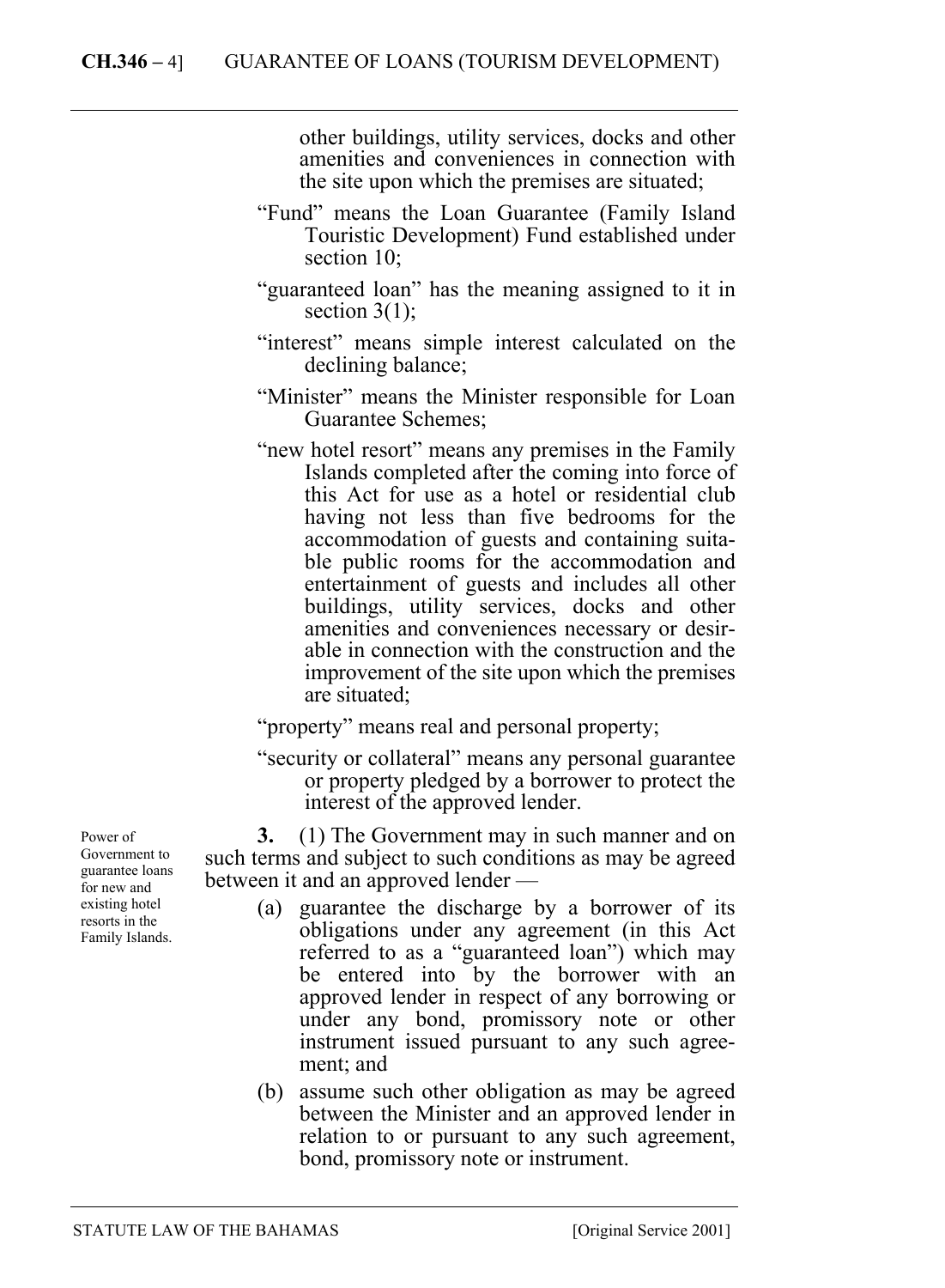(2) A guarantee or undertaking given under this section shall be given in writing in the name of the Government of the Commonwealth of The Bahamas and any guarantee or undertaking or any endorsement or any bond, promissory note or other instrument of guarantee or undertaking given under this section may be signed on behalf of the Government of the Commonwealth of The Bahamas by the Minister or by any person authorised in writing by the Minister on that behalf.

(3) Section 17 of the Financial Administration and Ch. 359. Audit Act shall not apply to any guarantee made by the Minister under subsection (1).

**4.** The Minister shall, as respects the functions assigned to him under this Act, be a corporation sole, with power to acquire, hold, lease and dispose of property, to enter into contracts, to sue and to be sued and to do all things necessary for the purposes of this Act.

**5.** (1) The Minister may, subject to such conditions as he sees fit, approve any financial institution as a lender for the purposes of this Act.

(2) The Minister may at any time terminate the approval given to a lender under this section by not less than six months' notice in writing.

(3) No notice of termination under subsection (2) shall affect the rights or obligations of any person under any guarantee which is made or entered into before the date on which such termination takes effect.

**6.** (1) An approved lender desirous of obtaining a guarantee for a loan under this Act shall apply to the Minister in the prescribed form.

(2) Before an approved lender makes an application under subsection (1), it shall evaluate the loan proposal of the borrower and indicate to the Minister, the extent of its participation in granting the borrower a loan.

- **7.** (1) An approved lender shall —
- (a) obtain proof of the eligibility of the borrower for the grant of a guaranteed loan;
- (b) at all times exercise due diligence to ensure that the proceeds of the guaranteed loan is being applied to the purposes for which the loan was made;

–––––––––––––––––––––––––––––––––––––––––––––––––––––––––––––––––––––––––––––––

Minister to be a corporation sole.

Approval of lender.

Approval for guarantee loan.

Functions of approved lender.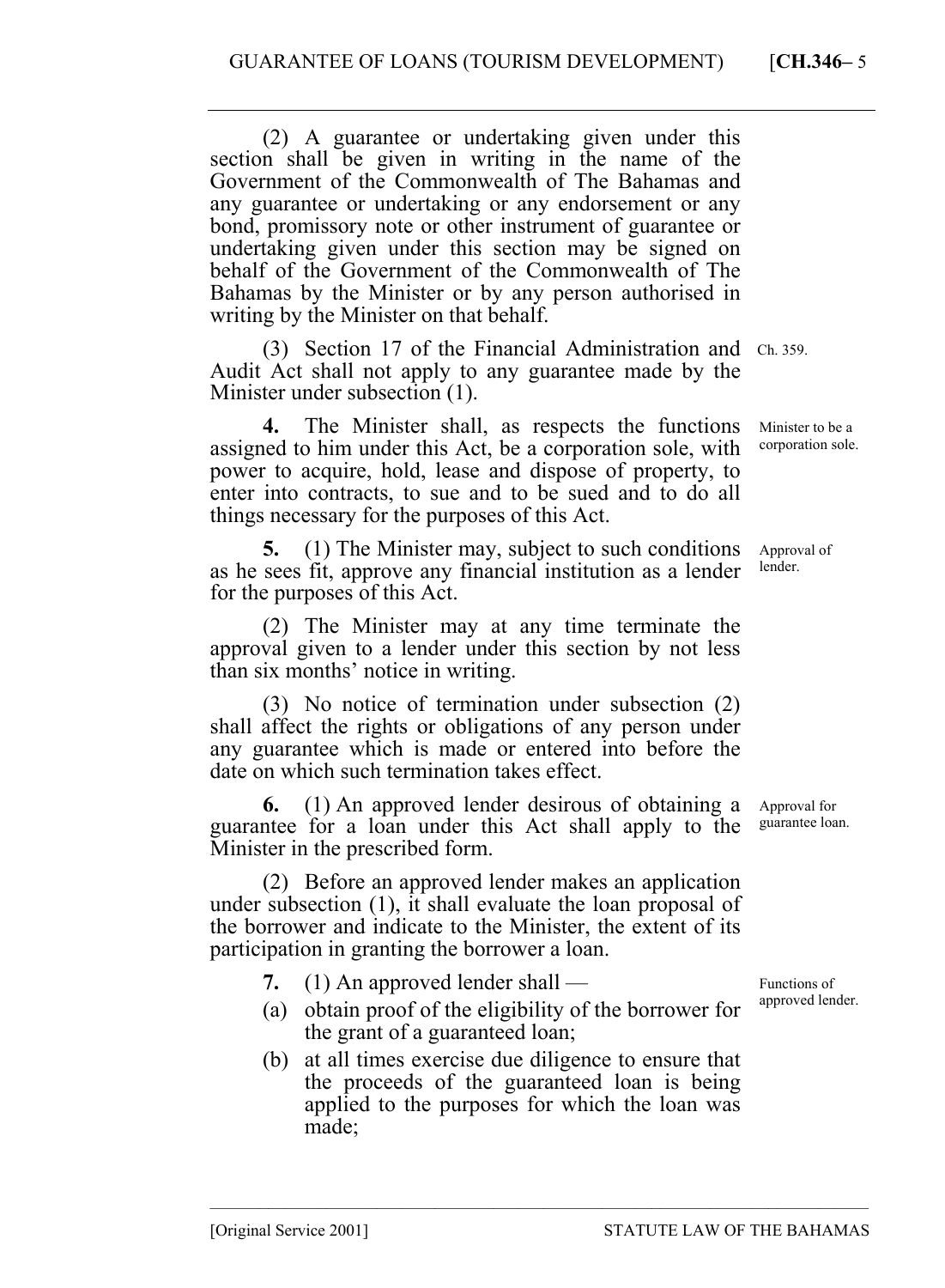- (c) obtain the approval of the Minister before modifying any guaranteed loan under this Act; and
- (d) scrutinize and check the application for the loan and the statements contained therein with the care required by the approved lender in the conduct of its ordinary business.

(2) An approved lender shall submit quarterly declarations to the Minister commencing from the date on which such loan would have been approved, in such form as may be prescribed and otherwise required under this Act, listing all guaranteed loans administered by it and which are in arrears at the end of that quarter and advising the Minister of the steps taken to recover such arrears.

**8.** A loan may be guaranteed under this Act if all the following conditions are satisfied, that is to say —

- (a) the loan is made by an approved lender;
- (b) the loan is made to an individual or a company (in this Act referred to as the "borrower") who provides evidence satisfactory to the Minister that such individual or persons forming the company are —
	- (i) not less than eighteen years of age;
	- (ii) not under any liability to an approved lender under any loan previously made by an approved lender and guaranteed under section 3;
- (c) the purpose of such loan is to establish a new hotel resort or other touristic facility or to refurbish or extend an existing hotel resort or touristic facility;
- (d) the loan does not exceed five hundred thousand dollars;
- (e) the loan is made on terms that all moneys borrowed under the loan shall be repaid within a period of fifteen years following the date on which the last advance is made under the loan or such other date as may be determined by the Minister:
- (f) the aggregate amount guaranteed shall not exceed seventy-five per centum of the loan amount;

Conditions of a guaranteed loan.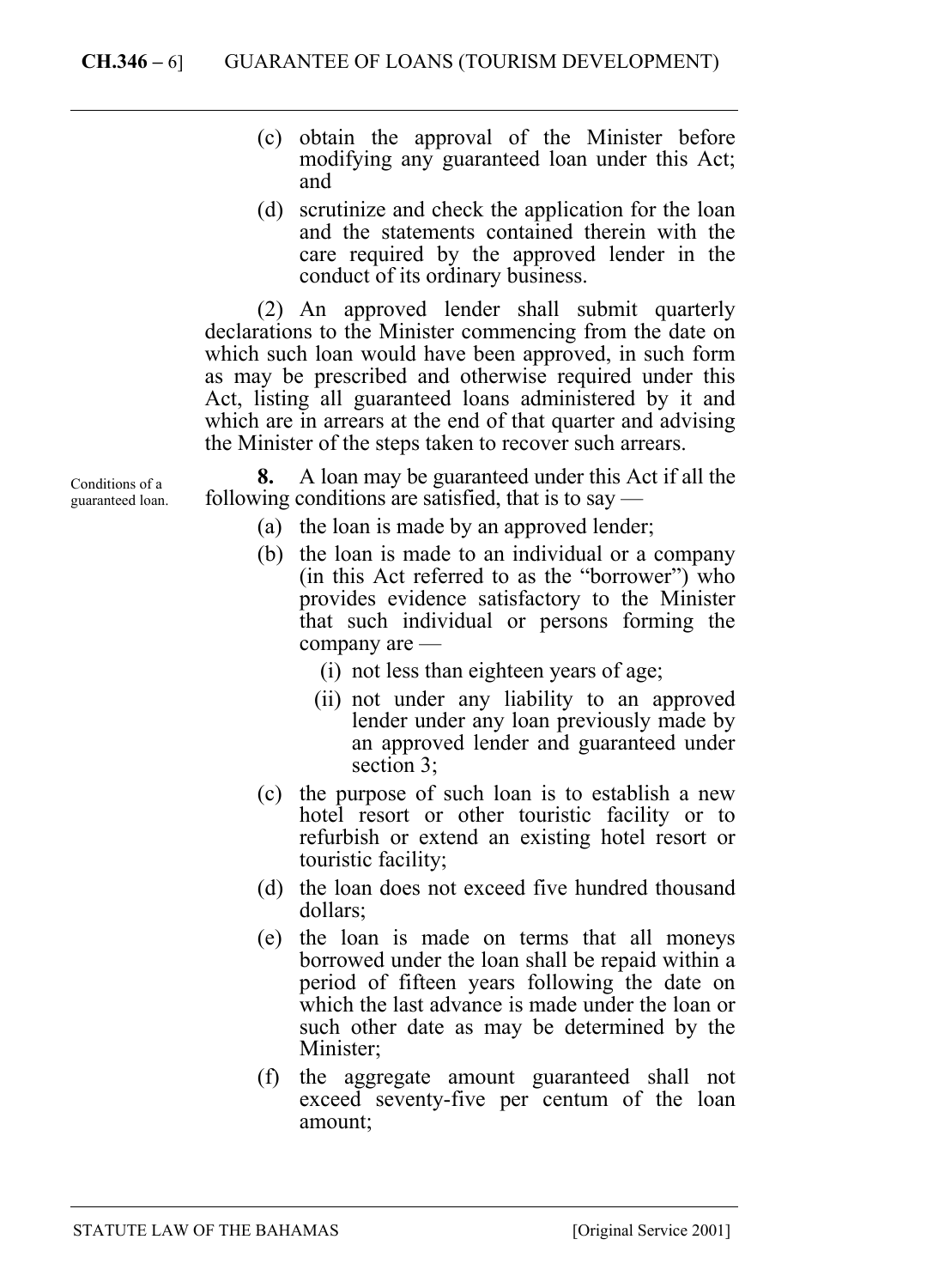- $(g)$  the loan is made
	- (i) to an individual who provides evidence satisfactory to the Minister that there is a valid policy of insurance on his life with an insurance company registered under the Insurance Act for such an amount as is sufficient to cover the full amount of the loan or to an individual who takes out a mortgage redemption policy with an insurance company registered under the Insurance Act and undertakes to maintain the policy by regular payment of premiums and assigns the benefits of the policy to the approved lender and deposits it with the approved lender;
	- (ii) to a company who provides evidence satisfactory to the Minister that there is a valid policy of insurance on the lives of the principal owners and manager of the company, with an insurance company registered under the Insurance Act, the aggregate of which is sufficient to cover the full amount of the loan or to a company that has taken out a mortgage redemption policy with an insurance company registered under the Insurance Act and undertakes to maintain the policy by regular payment of premiums and assigns the benefits of the policy to the approved lender and deposits it with the approved lender;
- (h) the loan is secured by a first legal mortgage on property or by a debenture in favour of the approved lender and, where there is no property available, by any other collateral or security equal to the value of the loan; and
- (i) any premises which is security for the loan is insured against all insurable risks as defined in the Second Schedule to the Guarantee of Loans (Tourism Development) Regulations, for the full amount of the value of the property at the date of the making of the loan, or for such greater or lesser amount, as the Minister may, from time to time having regard to any fluctuations in the cost of building, require by notice in writing to the approved lender.

–––––––––––––––––––––––––––––––––––––––––––––––––––––––––––––––––––––––––––––––

Ch. 347.

Ch. 347.

Ch. 347.

Ch. 347.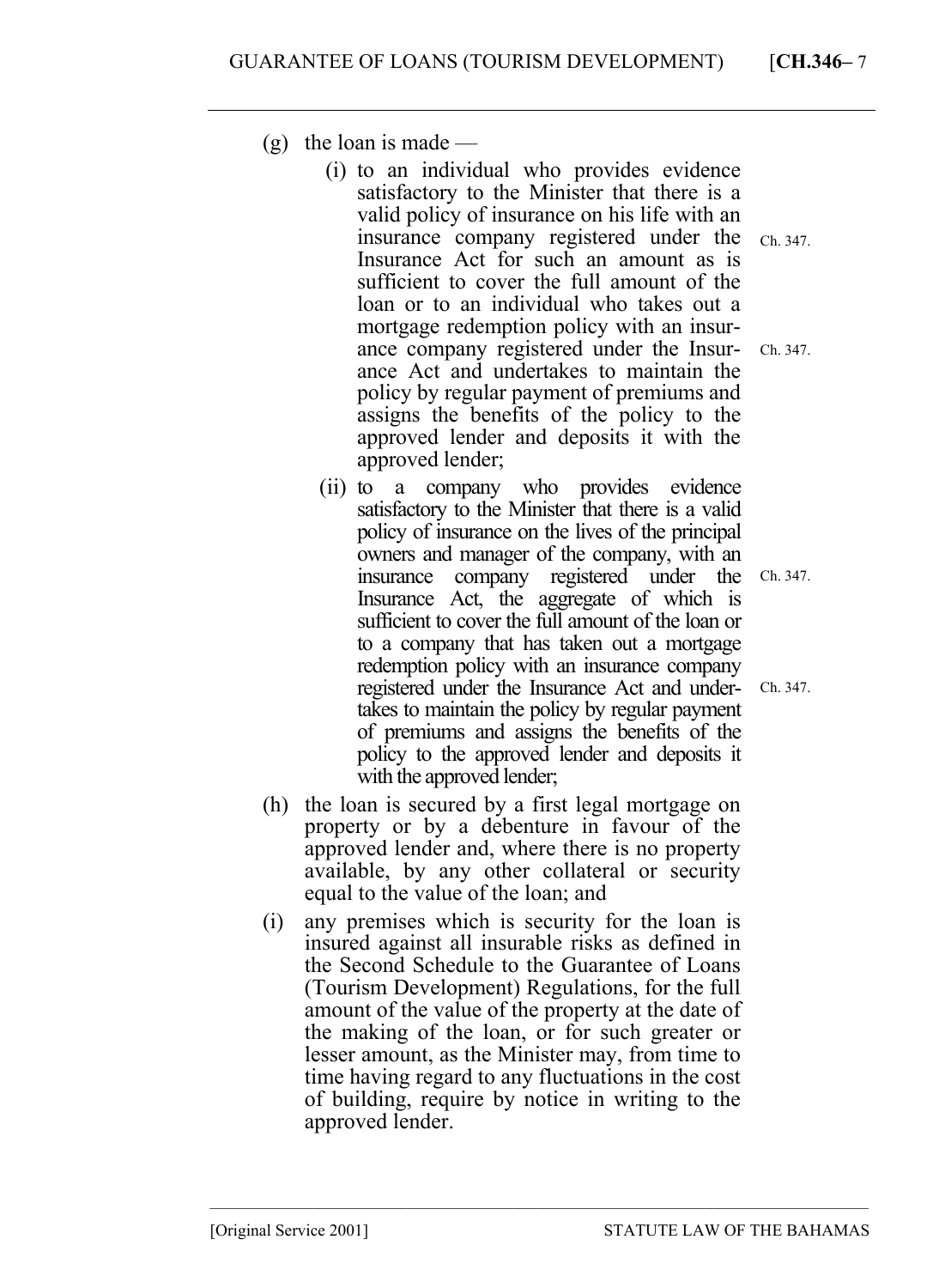Loan guarantee premium fee.

Loan guarantee fund.

**9.** (1) The approved lender shall pay a loan guarantee premium fee to the Minister in respect of each loan guaranteed under this Act.

(2) The loan guarantee fee mentioned in subsection (1) shall be in a sum equal to two per centum of the amount guaranteed.

**10.** (1) For the purposes of section 3, the Minister shall establish a fund to be known as the Loan Guarantee (Family Island Touristic Development) Fund (in this Act referred to as "the Fund) out of which all payments required to be made by the Government pursuant to section 3 shall be made and into which all loan guarantee premium fees received under this Act shall be paid.

(2) The fulfilment of all obligations of the Government under section 3 of this Act shall be guaranteed out of the Consolidated Fund and accordingly, there shall be paid into the Fund from time to time out of the Consolidated Fund by warrant under the hand of the Minister of Finance such sums as may be necessary to increase the Fund to an amount which will enable the Minister to discharge these obligations.

(3) Whenever any sum is paid out of the Consolidated Fund under subsection (2) of this section, the Minister shall prepare a statement and lay it before the House of Assembly.

(4) Without prejudice to the provisions of subsection (2) of this section, where the Fund at the end of any financial year exceeds ten percent of the total amount of guaranteed loans in force, the Minister shall apply the surplus towards repaying to the Consolidated Fund all sums paid therefrom into the Fund in accordance with subsection (2) of this section.

(5) The Minister may from time to time invest any of the liquid assets of the Fund in securities which are obligations of the Government, as well as securities approved by the Governor-General.

(6) No payments shall be made out of the Fund except such payments as are authorised to be made by this Act.

**11.** The Minister may give directions in writing to the approved lender as may from time to time be necessary or desirable for the purpose of administering the Fund and the approved lender shall comply with the directions.

Minister to give directions to approved lender.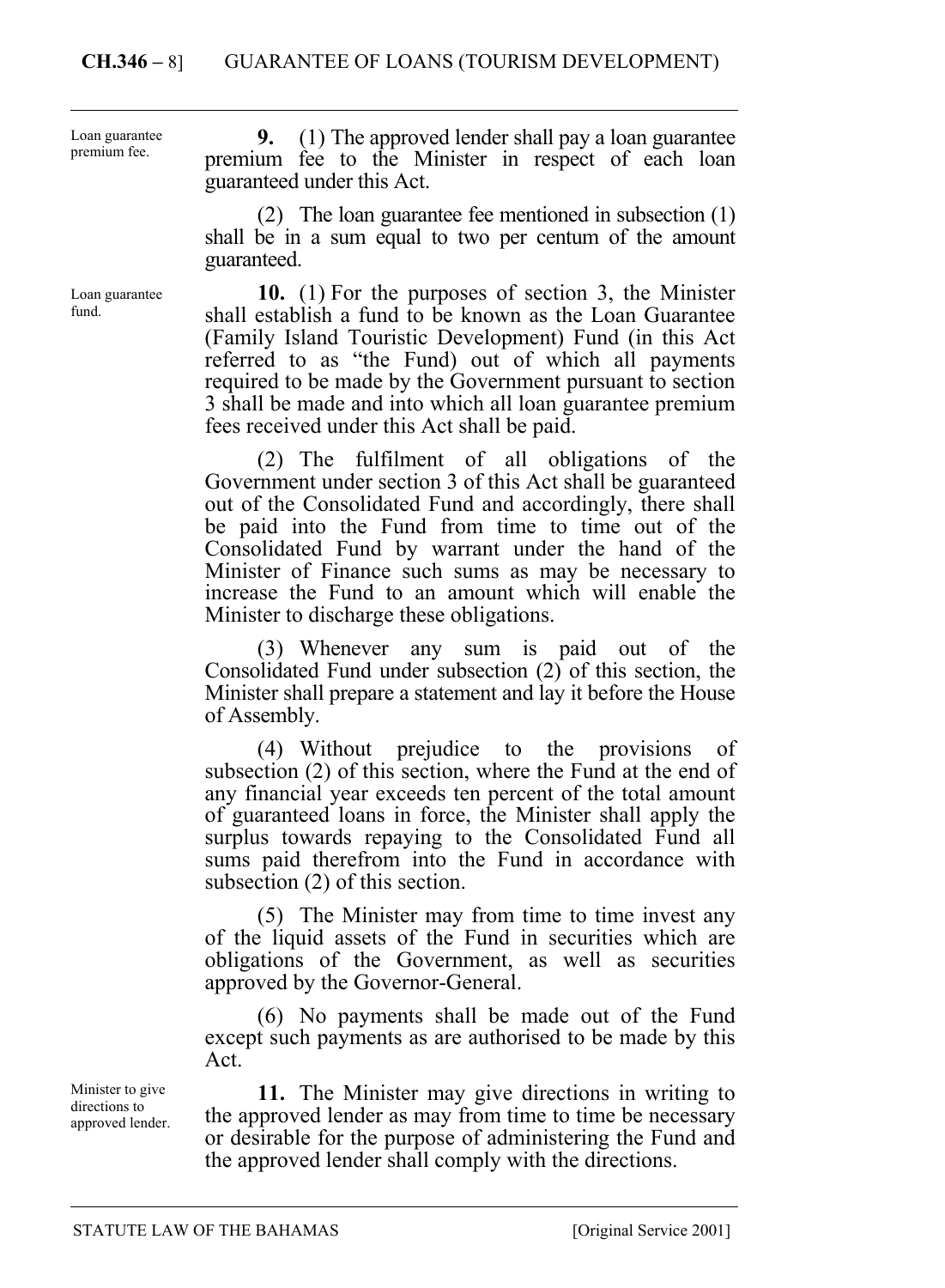**12.** So long as the Government shall continue to be liable under any guarantee or other undertaking given in exercise of the powers under section 3(1) in respect of any borrowing, the borrower shall not, without the consent of the approved lender and the Minister, exercise any other power to borrow additional funds for the project except the power to borrow by way of overdraft or otherwise for a period not exceeding twelve months.

**13.** The aggregate amount of all borrowings by hotel resorts and other touristic facilities that are guaranteed by the Government under this Act shall not exceed fifteen million dollars or such greater sum as may from time to time be specified by resolution of the House of Assembly.

**14.** (1) The Minister shall cause to be kept proper accounts and other records relating to the Fund and shall prepare in respect of each financial year a statement of the accounts of the Fund in compliance with generally accepted accounting principles.

(2) The accounts of the Fund shall be audited annually under such arrangements and in such manner as may be approved by the Minister.

(3) The Minister shall cause a copy of the annual statement of accounts and the auditor's report thereon to be laid on the table of both Houses of Parliament not later than six months after the end of each financial year.

(4) Copies of the annual statements of accounts and the auditor's report on those statements of accounts of the Fund shall be published in such manner as the Minister may direct and shall be made available to the public at a reasonable price.

**15.** If any sum is paid out of the Consolidated Fund or other Fund referred to in section 10(1) in respect of any liability incurred by the Government under a guarantee or other undertaking given in exercise of the powers conferred by section 3(1), the borrower shall repay such sum (together with interest thereon at such rate as the Minister may prescribe) to the Consolidated Fund or to the Fund referred to in section  $10(1)$ , as the case may be, in such manner and at such time as the Minister may direct.

–––––––––––––––––––––––––––––––––––––––––––––––––––––––––––––––––––––––––––––––

Restriction on borrowing powers of the borrower if guarantee outstanding.

Limit on amount to hotel resorts.

Audit and accounts.

Borrower to repay to Government sums paid under guarantee.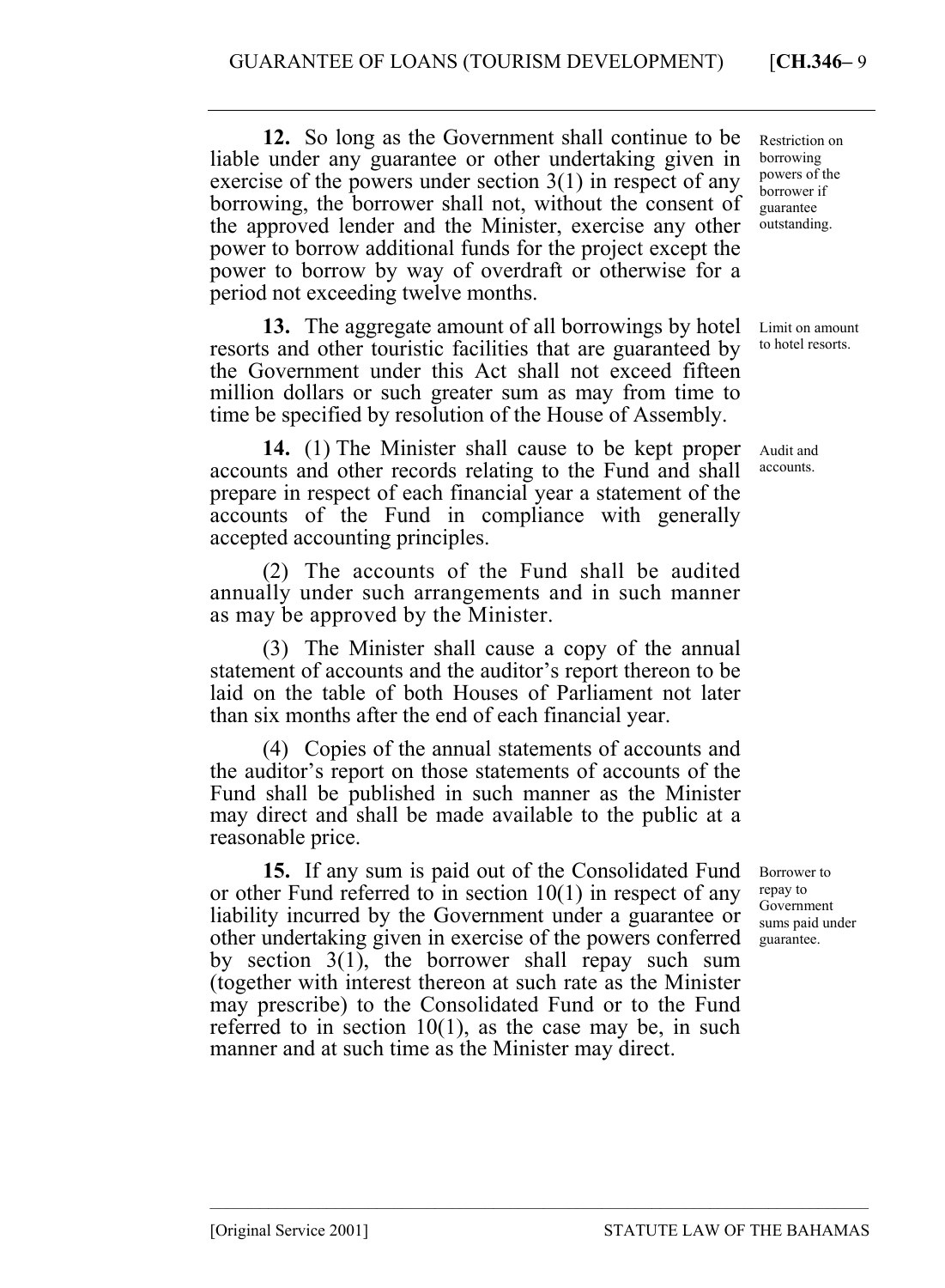Misrepresentation.

**16.** Where an approved lender discovers that any statement in an application for a loan is false in any material respect or that a borrower has used or is using the proceeds of a loan otherwise than for a purpose specified in the application for a loan, the approved lender may take any action it considers proper in the circumstances and shall immediately make a full report in respect of the matter to the Minister.

Discharge of Government's liability as a guarantor.

**17.** Without prejudice to any other rights or remedies of the Government as a guarantor, the Government shall be discharged from all liability in respect of a guaranteed loan under this Act —

- (a) if the approved lender fails to disclose any fact known to the approved lender which may reasonably have affected the decision of the Minister in granting the guaranteed loan;
- (b) if the approved lender fails to disclose to the Minister any defect in the title of the borrower to collateral or security for the loan; being a defect which the approved lender has discovered or ought with reasonable diligence to have discovered, and if the defect is one which might reasonably have affected the decision of the Minister in granting the guaranteed loan;
- (c) if the approved lender assigns or conveys, otherwise than with the approval of the Minister to another approved lender, any of the rights of the approved lender under the loan or under any other charge or lien by which the loan is secured;
- (d) if the approved lender varies or waives any of the obligations of the borrower under the loan without the approval of the Minister;
- (e) if the approved lender, otherwise than in accordance with the terms of the loan, releases any security or collateral taken as a security for the loan without the approval of the Minister; or
- (f) if the approved lender has failed to comply with any provision of section 7.

**18.** (1) Subject to the provisions of this section, an approved lender, who is the creditor in respect of a guaranteed loan which is secured by a mortgage on premises or chattels may, where default has occurred

Guaranteed loan settlement.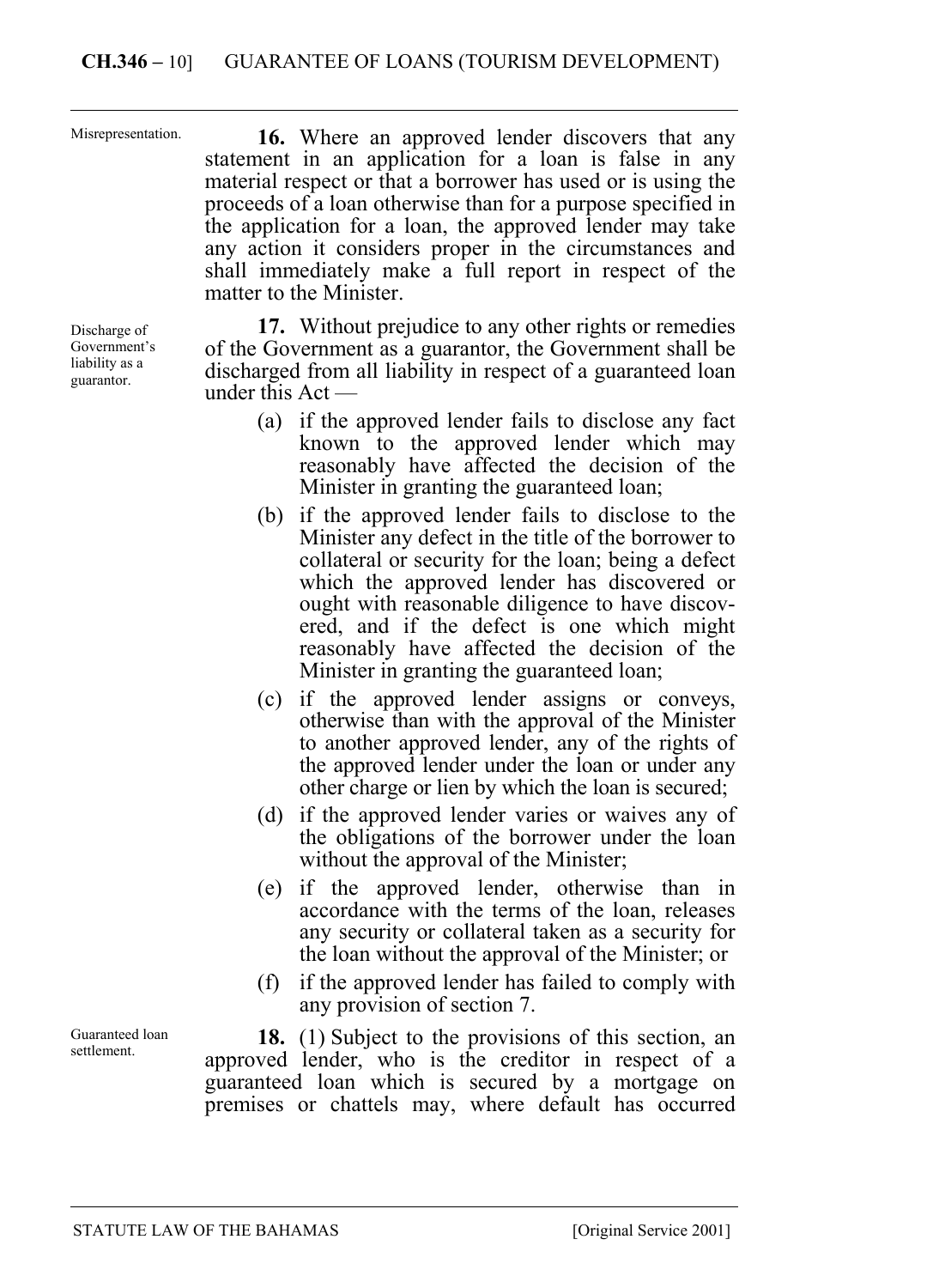under the mortgage, realise his security by selling those premises or chattels in accordance with the provisions of this section.

(2) A sale of premises or chattels in accordance with the provisions of this subsection shall, whether or not in exercise of the powers of sale conferred on a mortgagee by any written law, be effected by public auction or otherwise, and such sale shall only take place at a price which shall not be less than a sum equal to seventy five percent of the aggregate of the following sums (hereinafter referred to as the "settlement value") —

- (a) the balance of the principal sum of the loan owing on the date when the security is realised;
- (b) the interest owing on the said date under the loan in respect of the period of twelve months immediately preceding the said date;
- (c) such reasonable costs of realising the security and of selling the premises as are incurred by the approved lender as the Minister may approve or as the Minister may have agreed as a term of the guaranteed loan.

(3) If the sale shall not take place in accordance with subsection (2), the approved lender shall forthwith notify the Minister and the Minister shall either —

- (a) authorise the approved lender to sell the property at the best price reasonably obtainable (whether by public auction or otherwise) and if upon sale such price is less than the settlement value of the loan, the Minister shall pay to the approved lender a sum equal to the settlement value after deducting there from the price at which the premises or chattels were sold; or
- (b) require the approved lender to transfer to him or his nominee, all rights to and in respect of the guaranteed loan and all collateral or other securities therefor on payment of the settlement value of the property by the Minister to the approved lender calculated in accordance with subsection (2); or
- (c) require the approved lender to sell the property to the Minister or his nominee at the settlement value and to convey title to the Minister or his nominee free and discharged from all liability to the approved lender or the borrower.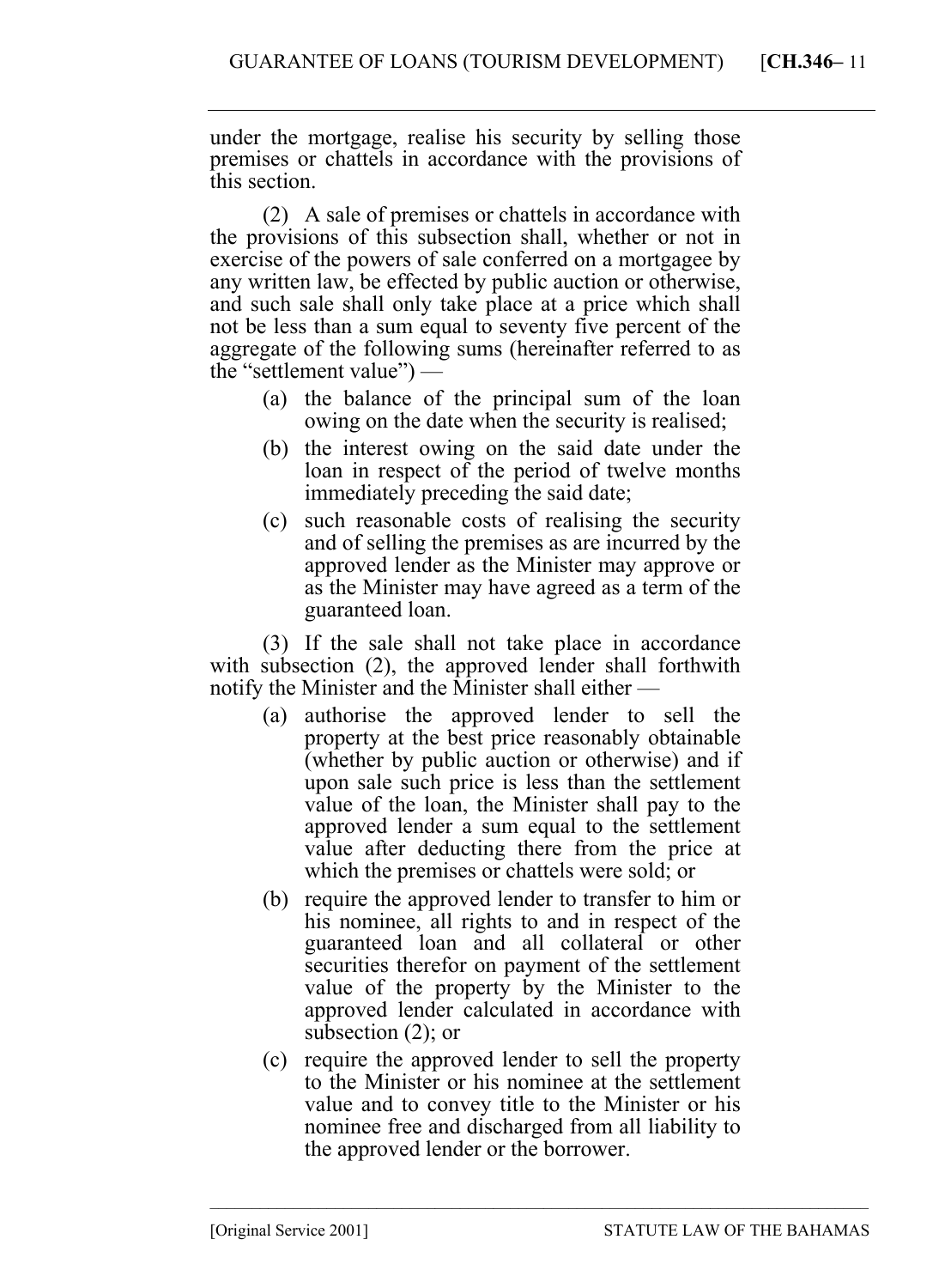(4) If the Minister shall authorise the sale of property under paragraph (a) of subsection (3) and such sale shall not take place in accordance with that paragraph, the Minister shall give further directions in accordance with either paragraph (b) or (c) of subsection (3).

(5) The payment by the Minister to an approved lender in respect of a guaranteed loan of the sum provided for in subsection  $(3)(a)$  shall discharge the Government from all liability to the approved lender in respect of the guaranteed loan.

(6) In every sale of mortgaged premises or chattels in accordance with the provisions of subsection  $(2)$  —

- (a) such premises or chattels shall be sold for the same estate or interest as the mortgagor would have therein but for the mortgage, and subject to such conditions respecting title or evidence of title, or other matters, as it is necessary or proper to impose on the sale of such premises or chattels as the Minister may permit to be imposed; and
- (b) in the case of sale by public auction, notice of intention to sell the mortgaged premises or chattels by public auction and of the time, date and place of such auction, shall be published in two issues of any newspaper published and circulating in The Bahamas, at intervals of not less than two days.

(7) Where, in addition to being secured by a mortgage on any premises or any chattel, a guaranteed loan is secured by a mortgage or charge on other premises or chattels subsection (1), shall have effect as if references to a security included references to all securities for the guaranteed loan, and as if references to premises and chattels included references to all premises and chattels on which the loan is secured.

(8) For the purposes of this section default occurs where ninety days has elapsed after the amount of the loan becomes due and payable.

Offences in respect of guarantee.

- **19.** (1) Any person who —
- (a) wilfully applies any proceeds of a guaranteed loan to any purpose other than the purpose for which the loan was made; or